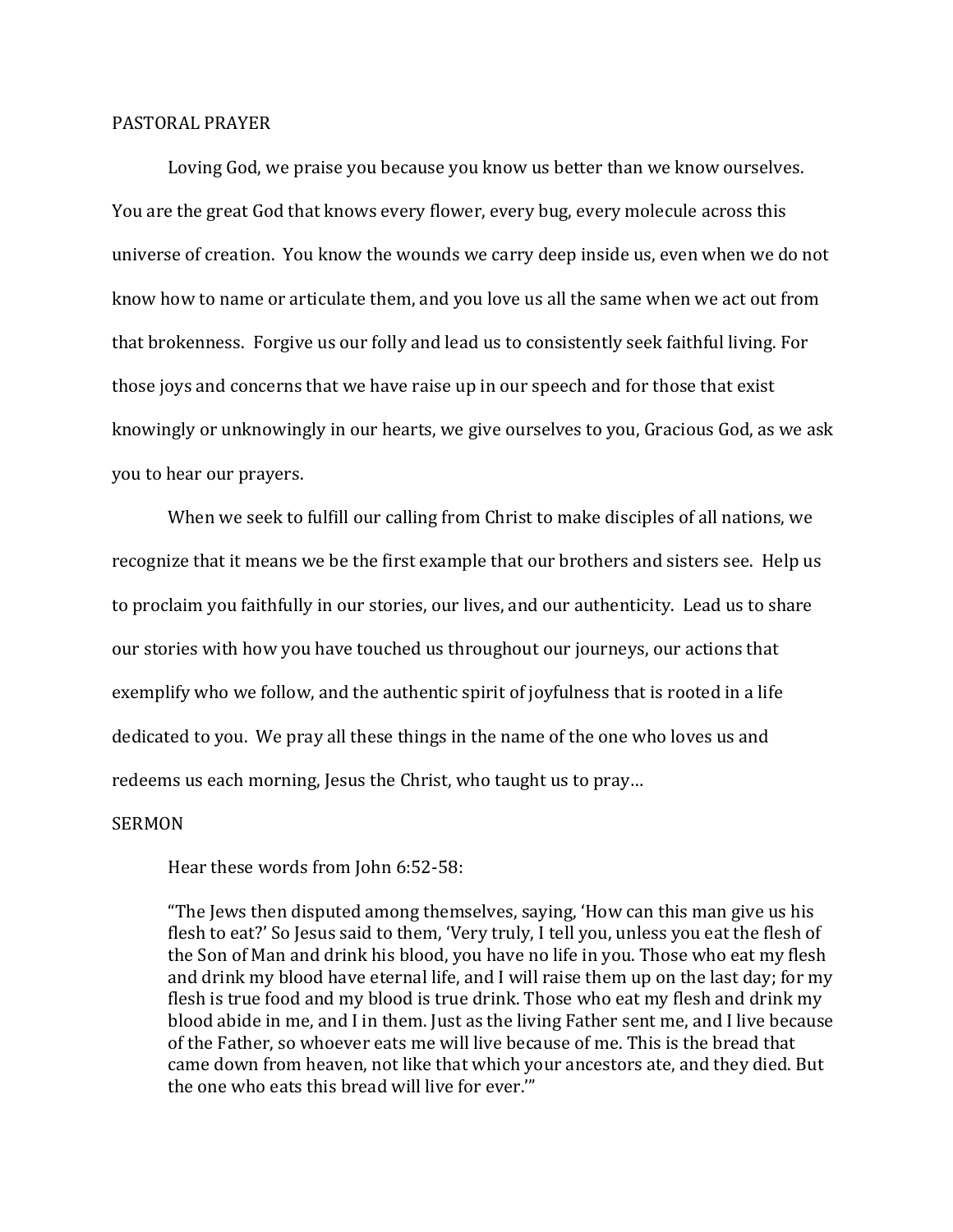And there you go. OK, why are you looking at me? Don't you just get it? Isn't scripture absolutely obvious by itself? Oh, you don't get it? What do you want me to do about it? Well, in all seriousness, I can see why. What is a scripture passage without academic explanation, without lively connection, without personal experience to bring us into what this scripture can possibly mean to us? We could go to the most touching places of the Gospels, read it several times, but if you have no reference to experience, no tools to discern it, then there will be no connection formed. Scripture, especially to someone who has never heard it, will mean nothing unless we can show how we relate to the words of scripture, in our experiences, our actions, our intentions. We need to bring the words of scripture alive, for if we follow Christ, we will know how scripture comes alive in our lives and our own stories.

So, we continue our evangelism theme. In our first sermon, we learned that "It's not about results," and we followed that up with the recognition that we should not do "Driveby Evangelism" but that good, faithful evangelism "Begins with Friendship." Indeed, both are true and good. We've talked a lot about the "how" of evangelism, but we have not talked about the "what." What do we say? Scripture by itself means nothing to those who haven't heard it, so those evangelists that preach outside of sporting events aren't really doing much to spread the word of God when it's so dry and lacking connection. What does "Eternal Life" mean? What does it mean to live a life of faith? What in the heck does it mean that God loves us? It's not absolutely obvious and clear cut, especially to anyone who hasn't heard the vocabulary! So, here's our next message that you need to memorize: "We share our story and our lives." And that's it: we share our story. We also let our lives tell the story of God's love in other ways. Let's learn what that means in our own stories, our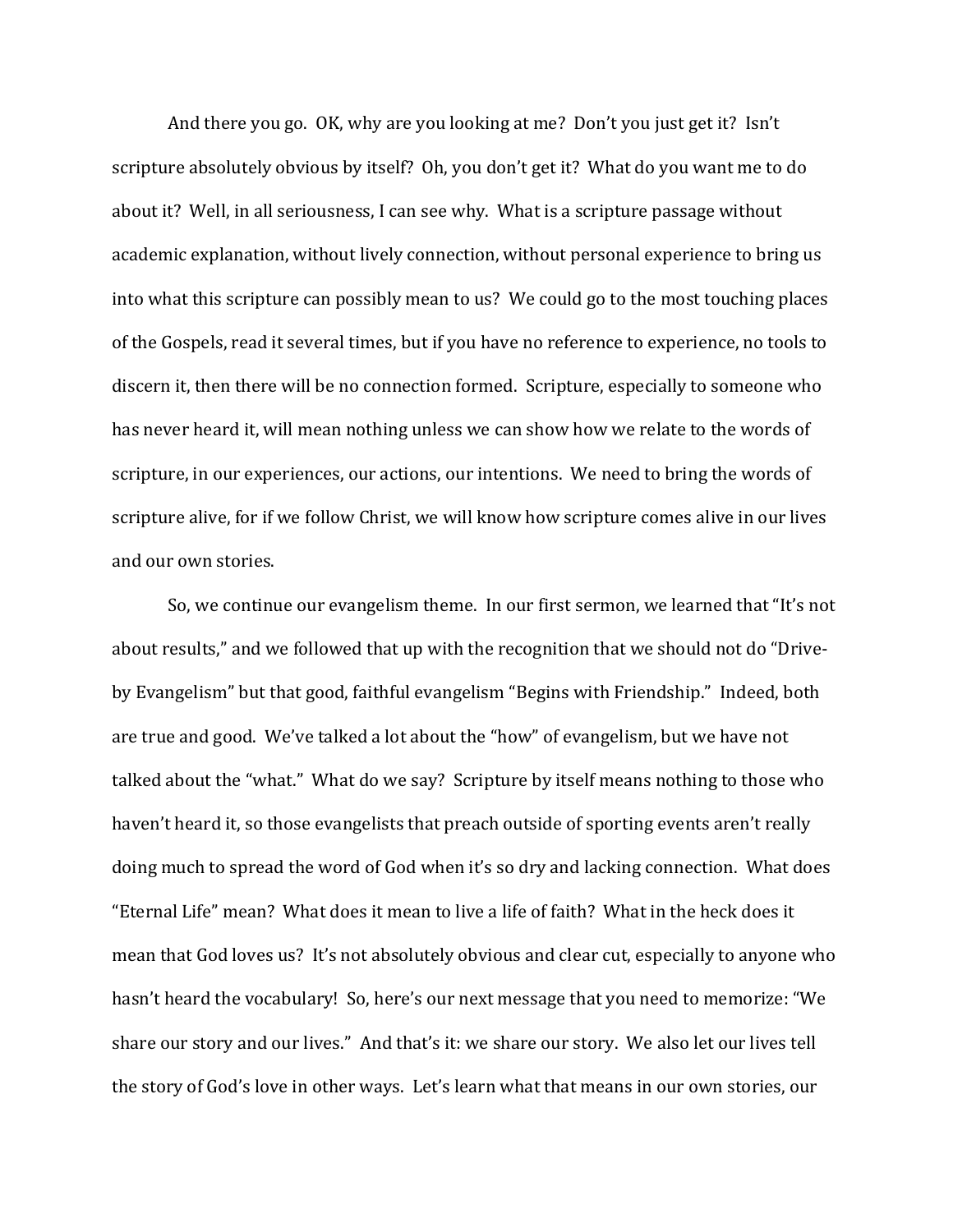own lives, and our journey to be authentic as we seek to be evangelists in our own unique ways.

We begin by sharing our stories. I'll start. As I consider my story, I think of many things. I remember in one of my Iliff classes, we were assigned to create a map of our life journeys and how we discerned the Holy Spirit to be acting through the course of our lives. Of course, this was a very incomplete picture. God works in ways that we have not yet experienced or that we have not yet discerned. For example, I remember God working very strongly in January of 2011. I was sitting at the Denver Broncos game against the San Diego Chargers, the final game of the year. This was in the third year of my Iliff career and I thought would be the last year. I remember sitting there, thinking this was really sad that I'd never get to go to another Broncos game. My plans were to return to Nebraska and serve as a pastor there. At the time, I thought that this was the natural grief of giving something up and moving onto a new part of my life. As I later came to realize, this had nothing to do with football, nothing to do with leaving Denver and all the places where I had been so comfortable. It really had something to do with what God was calling me to do. Through other experiences and discernment, I learned that my time at Iliff and in Denver were not complete; I still needed to be here for a little longer. I took up another degree program for Pastoral Care and spent one more year at Iliff. In retrospect, I truly believe that was the calling of God, and I see clearly why: I was able to get another degree that helped strengthen my call to ministry. I was able to meet new people that touched my life in unique ways. It brought me to this place, this time. Most importantly, I met the woman who would later become my wife and life partner.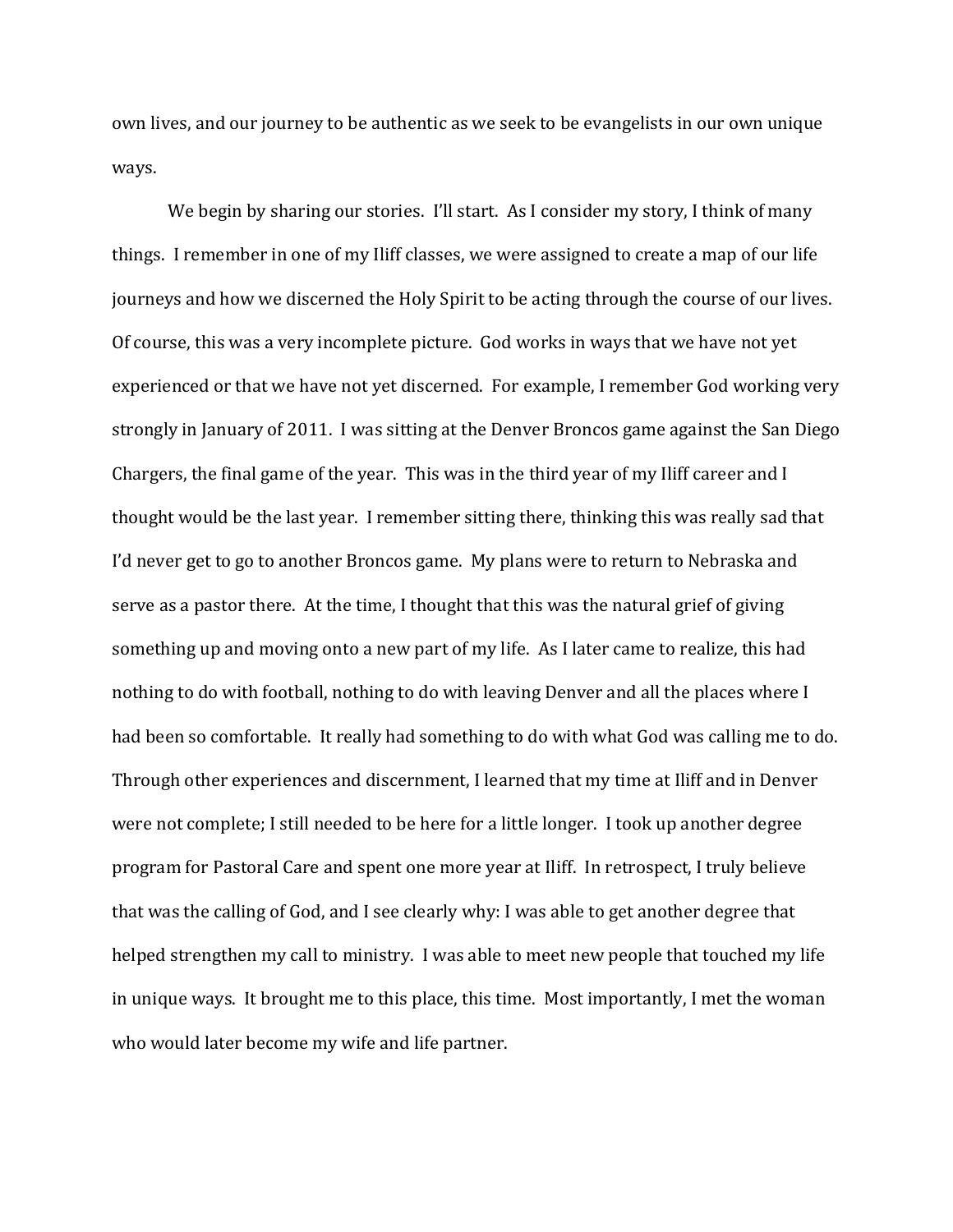Or, instead, I could have just thrown out some scripture, boxed up and ready for a smooth presentation. Which would strike your heart more? The thing is, we are attracted to story. Think about what you did when you got to church. Yes, you may have looked at the bulletin and gotten your hymnals in order. You may have done other business in preparation of worship. However, we are here because of community. I assume many of you touched base with your friends, family, and neighbors. And what do we do when we do that? We check in and tell each other stories. We share our life happenings not just in small details but in long flowing narratives that may be happy, may be sad, may be funny, but they share something about us and what is meaningful to us. We want to share and hear the whole narrative to get the whole picture. The final outcome and the details are only important when you know how it all ties together in the story, for it makes much more sense. For example, the Bartender says, "Why the long face?" Why aren't you laughing? That's the punch line of the joke. Or, I could say, a Horse walks into a bar. The Bartender asks him, "Why the long face?" Now you get it, because you know the story! How much more so when we share how our lives exemplify something about the Gospel and how Christ walks with us through the worst and the best of times. Our stories bring the Gospel to life in new ways. I told you a bit about my own life, but notice how I did it. I told you how I saw God working with and through me at Iliff, but I let it be my story and my story alone. I did not try to convince you of anything, I just said my piece and let you do as you would with it. As we saw at the beginning, reading scripture by itself can mean something to us, but when we share a story, an explanation, a connection to our own lives, it comes to life in a new way. If you want no other proof, look at what I'm doing right now: the sermon. We do exactly this every week.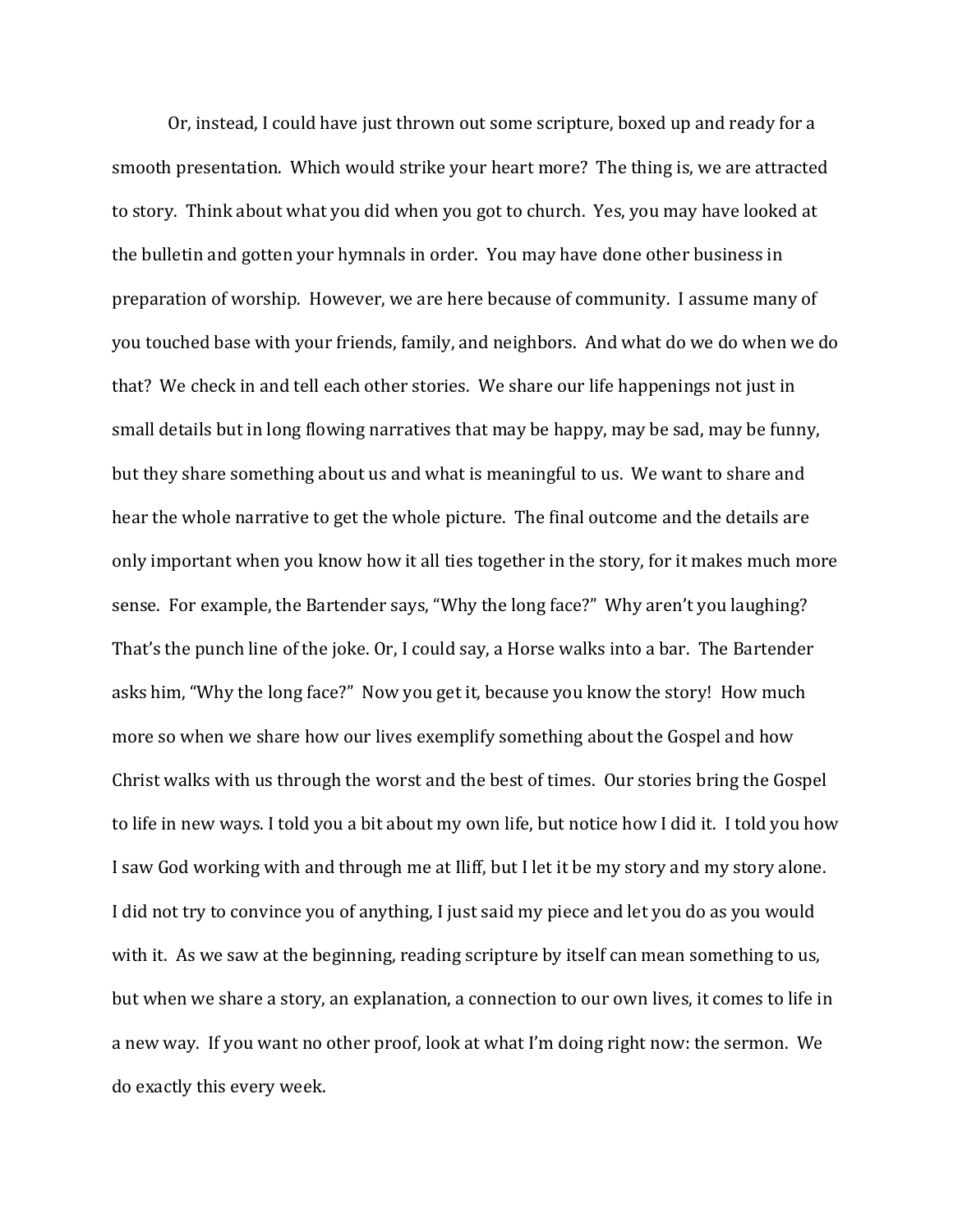While we can take heart in sharing what we fully know in our own stories, it's a fallacy to think that we only preach the gospel when we speak. There's an old quote attributed to St. Francis of Assisi that says, "Preach the Gospel always, and if necessary, use words." This is a loaded quote, but I like many things about this. What do the messages we say about God mean if they are not shown in what we do? St. Francis says we should preach the Gospel in our daily actions. And there are so many ways we can do that. If evangelism truly begins with friendship, as we learned last time, it means that we show up when we should. We provide support to people who need support. We work with those we agree with and those we don't. We treat all people civilly and seek to work together well. (And there's your sermon on the Government Shutdown). True friendship has feet; it goes where it needs to and works where there is need. If we proclaim a God that is based in loving relationship and we do not do it ourselves, our message becomes bankrupt; no one will believe a word we say.

On the other hand, it's a cop-out to think that evangelism can be exclusively done through our actions. That can lead to lazy evangelism that just presumes that other people know exactly what we are trying to tell them. That's some pretty shady ground. We live in a "Show Me" culture, but we also live in a very skeptical culture. If someone does a good deed for you, where does your mind go? Is it that they are enacting their faith? Maybe you think they're trying to get something out of the deal. Maybe they're insecure? It's good to be a good person, but what is never completely obvious is the why. What moves us? What makes us want to be the way we are? We have to put words to the actions. St. Francis quote does not exclude our words but says that we should preach the Gospel using words when the time is right and necessary. What works best is when we have words and match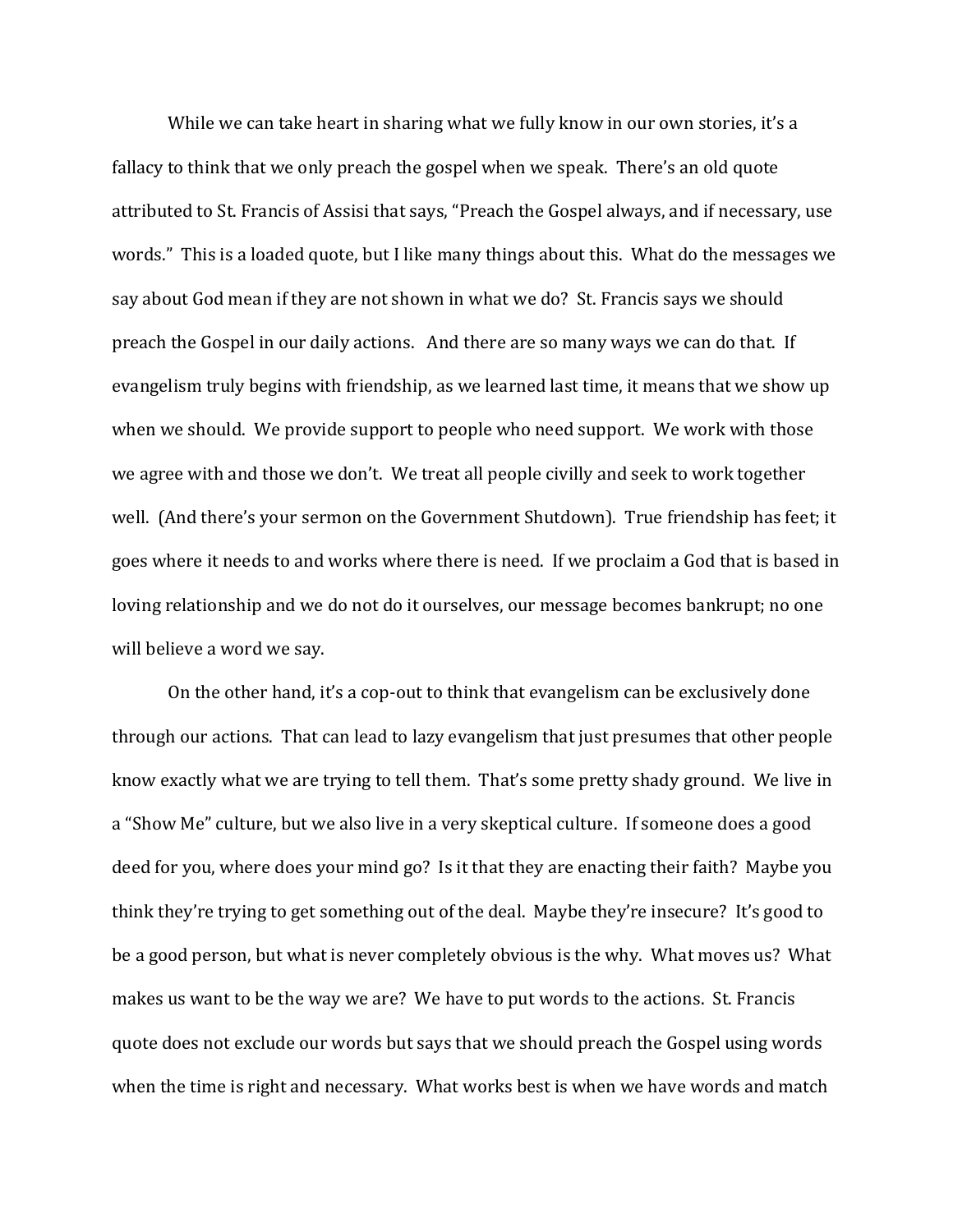those words with action. We just don't know what the message really is if we don't put words to our actions. True evangelism is a mix of words and actions, as each one takes a prominent position at one time or another, depending on what is needed.

There's just one piece left in this mix. I'll let you see what's missing. (Shared in a monotone, bored voice) "Let me tell you about my wonderful life. I've got some great stories to share about how God as touched me in so many ways. I am quite happy to serve because of the light of Jesus in my life." We can share our lives, we can enact the Gospel in action, but if we are trying to share joy without being joyful, what's the point? Faithful evangelism requires we be authentic, really ourselves, living from the heart. It requires our actions, our words, and who we really are be one and the same. We cannot "share our stories and ourselves" when there is a part missing along the way.

We have that "sixth sense" detection ability to tell when someone isn't being themselves. We can say and do the right thing, but when the authenticity is lost, we lose it all. My wife can easily tell when I'm talking to her and working with her but my mind and my attention are elsewhere. I am being authentic to my other attentions at her expense and that doesn't help anyone. We must keep our eyes and our minds on our brothers and sisters authentically, for when…we…don't…we'll…oh, sorry, I had to see how the Bears were doing, then our message will become bankrupt. See what I mean? We lose all our credibility when we say and do one thing but our attitudes don't demonstrate that we really care about what we're expressing. It's the constant battle of Christians, but it gains more traction when we remember that all the Jesus that so many people see is each of us.

When we hear Paul's account, we hear these parts of faithful evangelism. But let me tell you, Paul is not seeking to evangelize to the Corinthians. That relationship is already